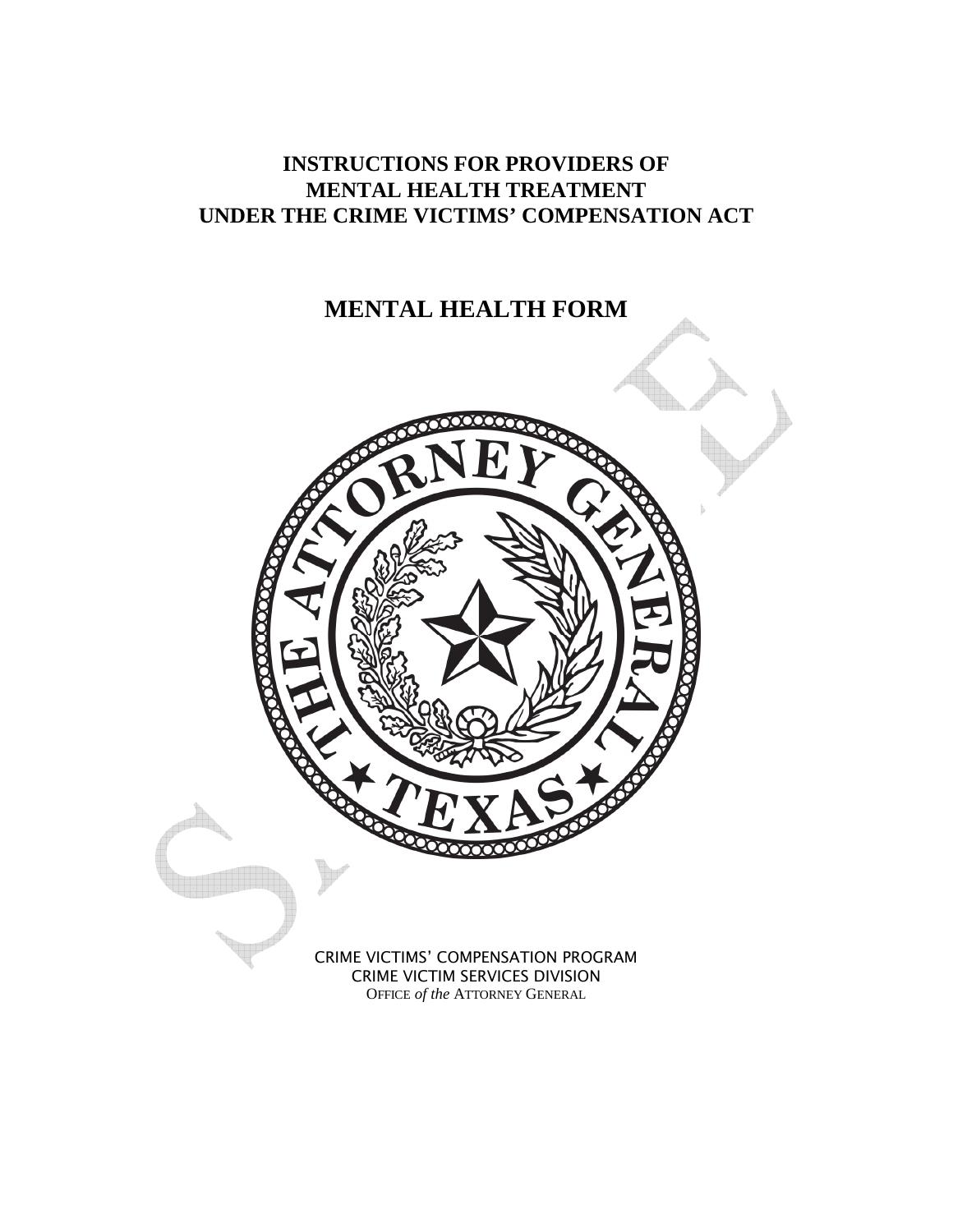## **Crime Victim Services Division Crime Victims' Compensation Program**

## *INSTRUCTIONS FOR PROVIDERS OF MENTAL HEALTH SERVICES*

**Dear Mental Health Service Provider,** 

**The purpose of the Crime Victims' Compensation Program (CVC) is to help victims of violent crime and to provide them with assistance to ease their financial burden during the recovery period. Providing financial help to crime victims who need mental health treatment is an integral part of their recovery process and is a service of the Crime Victims' Compensation Program. The CVC Program is also charged with protecting the fund to ensure that the services are related to the victimization and that they are necessary and reasonable. The primary goal of the CVC Program is to restore the victim to a level of functioning comparable with their level of functioning immediately prior to the victimization.** 

**The counseling limit for each victim and/or eligible claimant is:** 

 **-\$3,000 per victim or claimant for dates of crimes after September 1, 1994, or 60 sessions for dates of crimes after September 1, 2014.** 

**If your client is eligible for Medicaid, CHIPS, and/or other private medical insurance, you must first file with the insurance available. The CVC Program statue requires a victim or claimant to use the health care benefits that are available to them. If the CVC Program determines that a crime victim has a private healthcare plan or is currently eligible for Medicaid, and the victim has not used their plan or used a network provider within the plan's network, the mental health therapy services may be denied. It is always best to call the Program if you have a question about the other third-party payers available.** 

**The following instructions contains a general description of the process for requesting and obtaining authorization to provide services under the act. The following packet includes:** 

- **I. A List of Eligible Provider Disciplines,**
- **II. Request for Authorization and Elements of the Treatment Plan,**
- **III. Treatment Progress Reports,**
- **IV. Eligible Services,**
- **V. Limitations on Covered Services, and**
- **VI. IX. Procedures to Follow to Seek Payment for Services Rendered.**

**Please review the instructions carefully. If you have any questions or concerns, please call (512) 936-2952. Finally, these instructions have been developed to assist you in receiving payment for the critical services that you provide. It is the CVC Program's goal to make this a positive process. Thank you for your care and support of crime victims.** 

## *PLEASE MAIL COMPLETED FORMS TO:*

**Office of the Attorney General Crime Victims' Compensation Program PO Box 12198 Austin, Texas 78711-2198**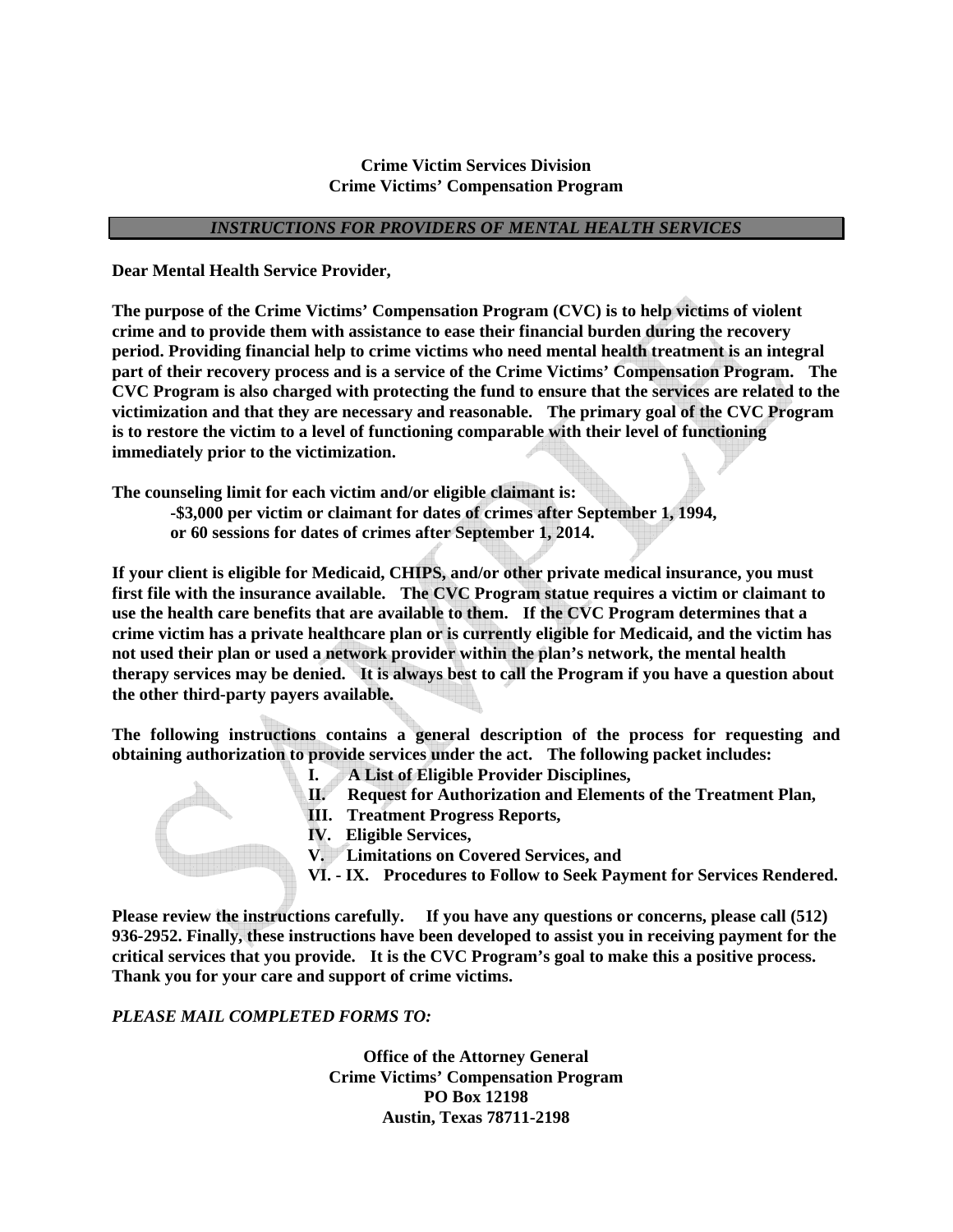#### **SECTION I. ELIGIBLE PROVIDER DISCIPLINES**

Eligible providers must be licensed practitioners limited to the disciplines listed on the OAG website at: https://www.texasattorneygeneral.gov/cvs/mental-health-couseli ng-psychiatric-service

#### **SECTION II. REQUEST FOR AUTHORIZATION AND ELEMENTS OF THE TREATMENT PLAN**

The therapist shall send to the Program the "Mental Health Form" **legibly completed,** 30 days after the initial evaluation session(s). It should contain all of the information that a therapist would properly obtain from the client during assessment. It should include the following:

- *Presenting Problem* A clear and concise description of the problems the victim is experiencing and their relationship to the crime. This typically contains the precipitating event that brought the victim into therapy that may or may not be the crime but the event should be related to the crime in some way.
- *Preliminary Diagnoses* Should be given with concrete, observable symptoms that meet the diagnostic criteria of the DSM-V stated explicitly and related to the crime.
- *Preliminary Treatment Plan* should state clearly measurable goals which are clearly related to the presenting problem and its symptomatology.
- *Prognoses* are necessary in order that the case manager can plan with the victim how their claim will be handled and to determine the progress of the victim. The prognoses should be specific, time limited estimates of the length of treatment based on the severity of the victim's condition.

## **SECTION III. TREATMENT PROGRESS REPORTS**

Treatment progress reports are the update of the information contained in the initial authorization request (Mental Health Form) to the Program. However, progress should also describe the client's current symptom pattern, any changes in symptoms since the last report, progress toward each treatment goal, a list of the impediments to progress and a plan to address the impediments. A new MHF should be submitted every 6 months the victim/claimant is in therapy. Progress notes from individual sessions may be requested by CVC as a resource to indicate the progress being made.

### **SECTION IV. ELIGIBLE SERVICES**

The following treatment modalities will be considered to be eligible services:

- *Outpatient Psychotherapy Services* provided by a licensed practitioner as listed in "Section I -- Eligible Provider Disciplines" in a variety of settings, including: crisis intervention, individual therapy, group therapy, family therapy, play therapy or EMDR.
	- For clients seen an average of once per week or less, the Mental Health Form should be submitted every 6 months.
	- For clients in crisis who are seen twice a week or

more, the Mental Health Form **and** progress notes/reports should be submitted, beginning with the first date of treatment.

- For clients in Family counseling, charges will be applied toward each family member's counseling limit. Progress notes indicating names of participants will be required.
- *Inpatient Psychiatric Services or Residential Treatment Facilities* - when prescribed by a physician and when facility is licensed or accredited.
	- Treatment Progress Reports should be submitted on a weekly basis.
	- There is a 30 day limit for inpatient and RTC services and allowable rate based upon Medical Fee Guideline.

 (*ALL REQUESTS FOR INPATIENT SERVICES MUST BE PRE-AUTHORIZED.)* 

### **SECTION V. LIMITATIONS ON COVERED SERVICES**

The following services may not be approved for payment and should not be billed to the program:

Missed Appointments -- if a client does not attend a scheduled session, the payment for that session is the client's responsibility.

• *Court Appearances or Evaluations*--when the therapist is required to appear in any court or prepare evaluations requested by a court.

• *Client Contacts* - services provided by **telephone** or outside of the office (e.g., victim's home), **Equestrian**, **Nutritional**, **Art**, and **Music Therapies** are not normally covered services. The Program recommends that the therapist discuss these contacts in advance to avoid the denial of a bill

#### **SECTION VI. BILLING PROCEDURES**

*Therapists must submit their bills for services on the CMS (previously HCFA)***. The CMS 1500** must be complete or the bill will be returned to be corrected. The Program contracts with a private vendor to conduct utilization review and cost containment of all medical bills. The CVC Program statue requires that payments for health care services be made according to the medical fee guidelines prescribed by Subtitle A, Title 5, Labor Code (Workers' Compensation Law). Therapists may find their billing reduced to the amount prescribed under the law. When this occurs, therapists will be informed by an "Explanation of Benefits" (EOB) form attached to the check. If a therapist has any question concerning payment, they should call the CVC- vendor, at the phone number listed on the Explanation of Benefits.

**The CVC Program provides, in part, that the program may only make an award for "pecuniary loss" incurred by a victim or claimant. The Program pays only for financial losses for which the provider will hold the victim responsible. If a sliding fee scale is used by the provider or their employing agency then that fee must be determined and no more than that amount billed to CVC. Under no conditions will CVC reimburse for services provided by grant funding from the Victims of Crime Act**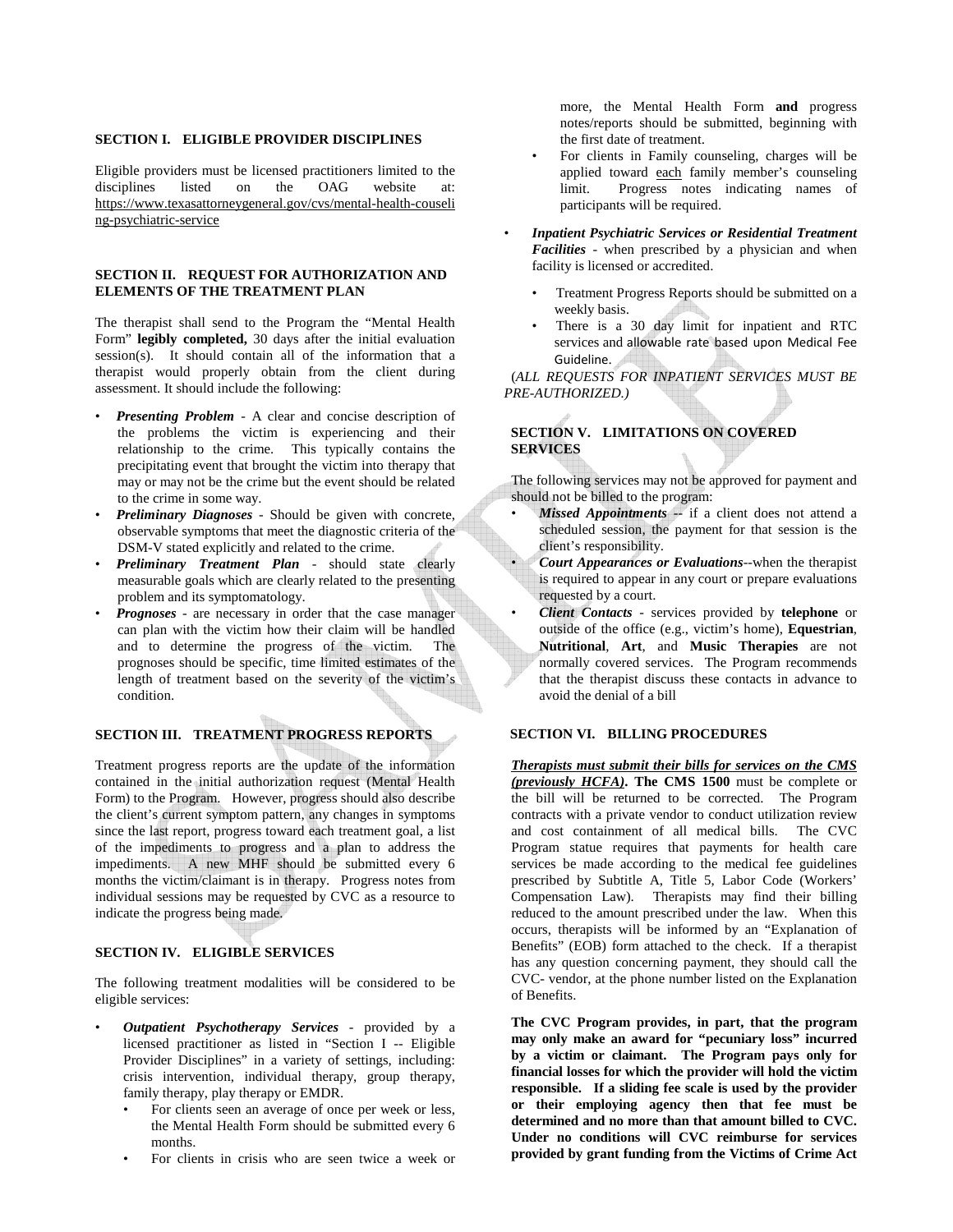**or any other grants which underwrite the salary or fee of the provider.** 

**The CVC**- **Program statue also specifies that a health care provider who accepts a payment by the CVC Program is considered payment in full. The act further specifies that neither the Office of the Attorney General nor the client are responsible for the difference between the billed amount and the amount authorized by law (Workers' Compensation Medical Fee Guideline).** 

Providers should include the victim's claim number (VC#) on all correspondence. Charges for the provision of mental health services should be sent to:

Office of the Attorney General Crime Victims' Compensation Program PO Box 12198 Austin, TX 78711-2198

 **Reimbursement for the completion of this mental health form shall be reimbursed according to TAC RULE §61.502 at the allowable medical fee guidelines. For consideration of payment, please submit an itemized bill to CVC along with the mental health form.** 

### **SECTION VII. THIRD-PARTY PAYERS (Collateral Sources)**

The CVC Program differs from other third-party payers. The Program statue requires a victim to use the health care benefits that are readily available to them first. Medicaid and any other public health care benefits are included. **Therapists should be sure to ask** their crime victim clients **if they have** a source readily available to either provide or pay for these services such as **insurance or** 

**Medicaid**. If the Program determines that a crime victim has a **private healthcare** plan **or** is currently eligible for **Medicaid**, and the victim has **not used** their particular plan, the **payment** for the therapy services may be **denied**. It is always best to call the Program to obtain approval, if there may be other third-party payers available.

### **SECTION VIII. REVIEW AND APPROVAL**

The "Mental Health Form" will be reviewed by a Utilization Review Nurse. The review criteria include the CVC Program statue, the Administrative Rules and the Policy of the Program. When the UR Nurse approves the request, the therapist will be notified (telephone, FAX, or a letter confirming the approval). The therapist is then authorized to provide the services as approved. There may be occasions when the therapist and the Program disagree on therapy matters ranging from the necessity of treatment to reductions in amounts or denial of bills for technical reasons. If a reviewer denies the request, the reviewer will inform the therapist of the denial and the detailed reasons for the denial. Under extenuating circumstances an exception to the limit can be requested by the victim/claimant/provider of service along with supporting documentation. See appeals section for the procedure to ask for a review of the decision.

**Please be advised, the attorney general may reconsider any prior decision to make or deny an award, especially based upon newly discovered evidence. When CVC makes this payment for these services, the victim or claimant cannot be held liable for charges left as a result of our fair and reasonable rate adjustment. However, if CVC subsequently denies an award and makes no payment for these services, the financially responsible party will remain liable for any services actually rendered.** 

#### **SECTION IX. APPEAL PROCESS**

If the therapist disagrees with the determination of the CVC Program, the first step is to call or write the medical review staff to discuss the differences. If the matter is not settled at that stage, only the adult victim or claimant can request an appeal. The CVC Program may appoint persons to serve as a peer review to resolve the matter. As a dispute moves through the process, the therapist may be required to submit additional supporting information, such as progress or session notes or other medical evaluations.

## **SECTION X. CONFIDENTIALITY**

An informed consent to release confidential information is on file in this office and can be faxed or mailed to you upon your request. The release is critical to the therapist and the CVC Program in order to allow discussions about benefits and clinical issues.

*Revised 8/30/16*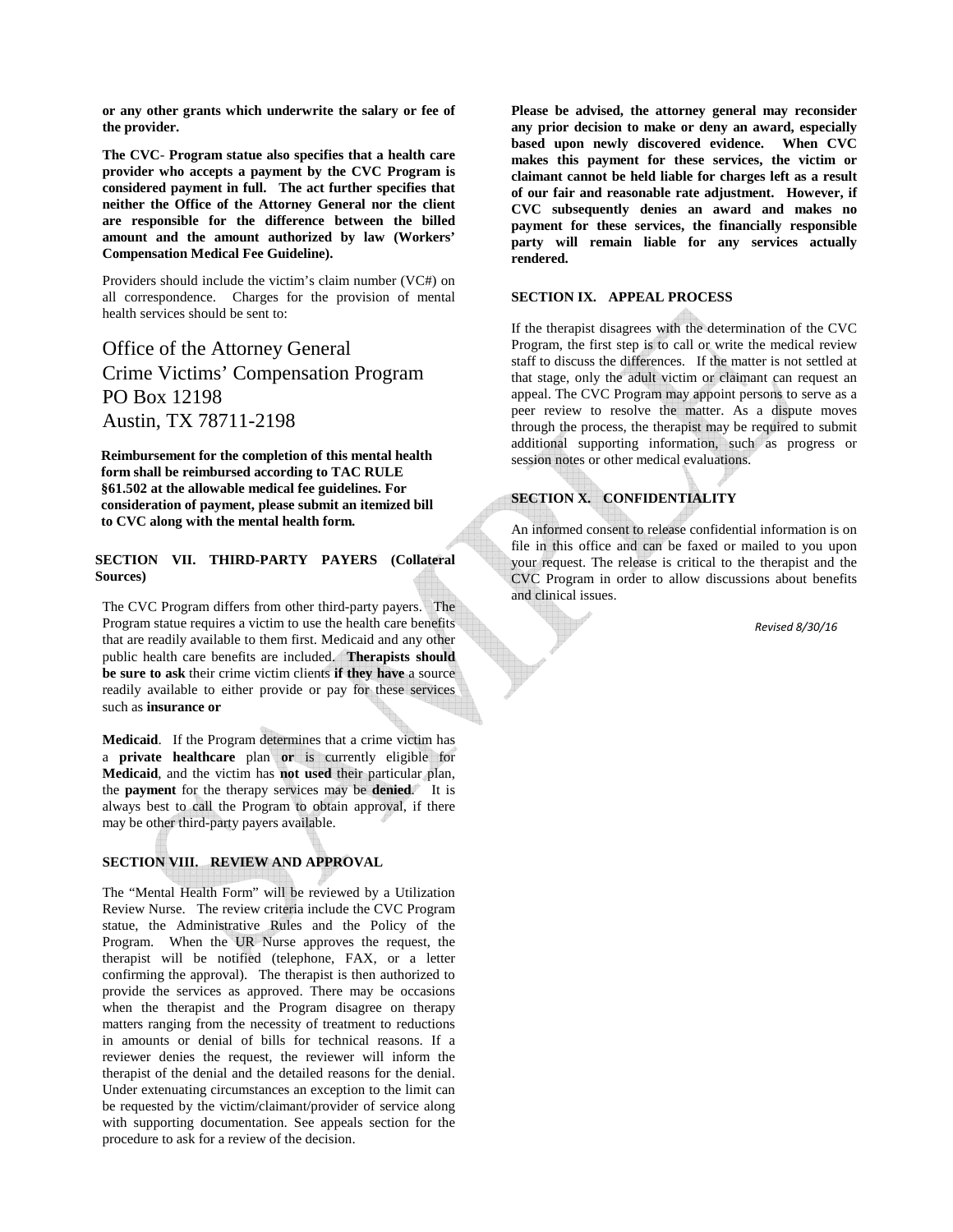# **Crime Victim Services Division Crime Victims' Compensation Program**

# **Mental Health Form**

|                                                                                                                                      |                | Date of Crime:                                  |  |  |  |
|--------------------------------------------------------------------------------------------------------------------------------------|----------------|-------------------------------------------------|--|--|--|
| <b>CLIENT INFORMATION</b>                                                                                                            |                |                                                 |  |  |  |
| Name: FN MI LN                                                                                                                       | Date of Birth: | <b>Last 4 Digits of Social Security Number:</b> |  |  |  |
| <b>Parent / Legal Guardian:</b>                                                                                                      |                | <b>Date of First Treatment:</b>                 |  |  |  |
| ELEMENTS OF THE TREATMENT PLAN<br>Please describe the crime for which you are providing treatment including details provided to you: |                |                                                 |  |  |  |
|                                                                                                                                      |                |                                                 |  |  |  |
| DSM-V DIAGNOSES (Indicate both the diagnosis and corresponding code.)                                                                |                |                                                 |  |  |  |
| <b>Principal Diagnosis:</b>                                                                                                          |                |                                                 |  |  |  |

**Additional Diagnosis:**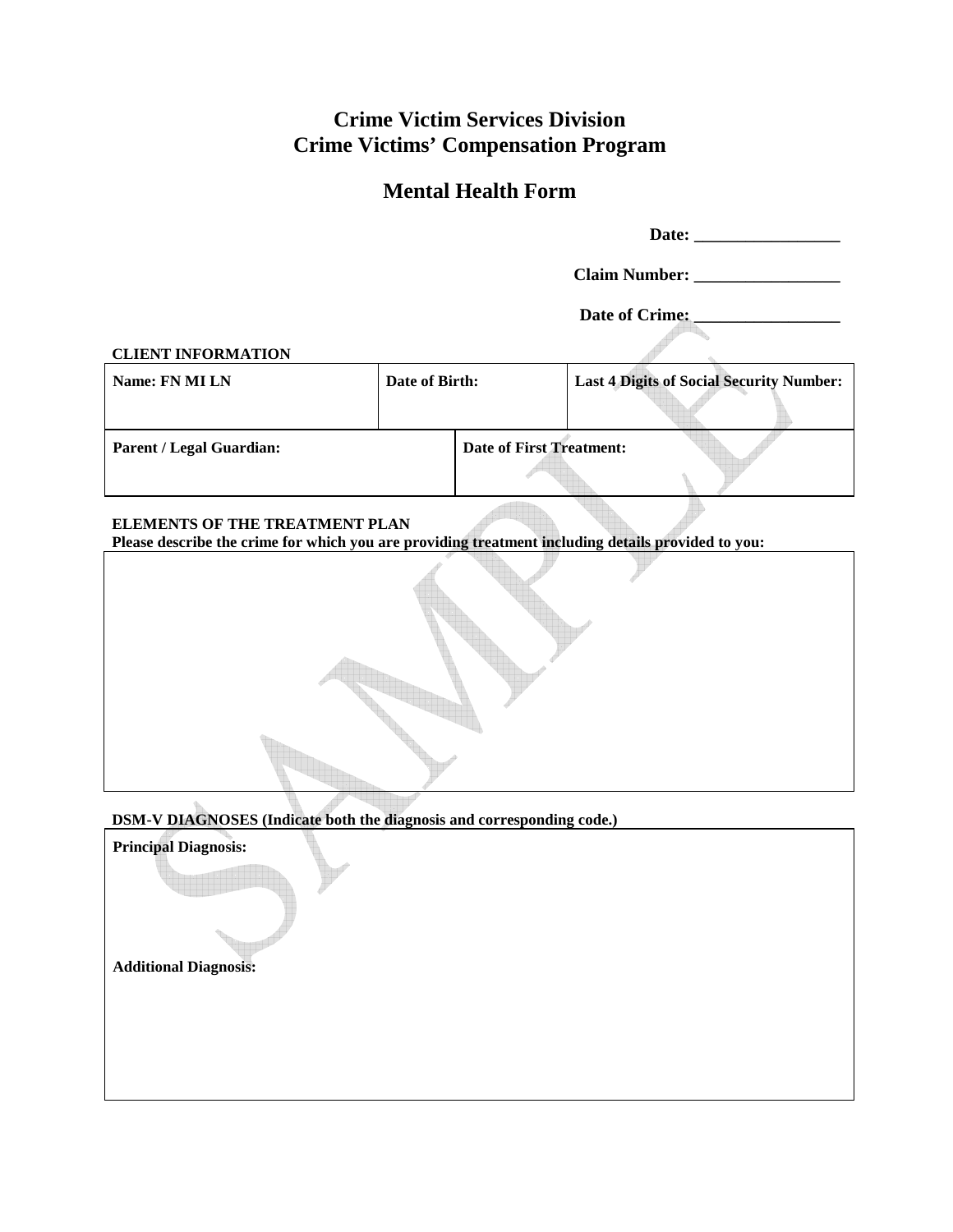# **PRESENTING PROBLEM AND ITS RELATIONSHIP TO THE CRIME**

| Describe, in detail, the problems for which the patient is seeking treatment including observable cognitive,<br>behavioral and emotional symptoms displayed by the victim. Note: You must inform CVC Program if this is<br>court ordered evaluation or treatment. |                       |  |  |  |
|-------------------------------------------------------------------------------------------------------------------------------------------------------------------------------------------------------------------------------------------------------------------|-----------------------|--|--|--|
|                                                                                                                                                                                                                                                                   |                       |  |  |  |
|                                                                                                                                                                                                                                                                   |                       |  |  |  |
| TREATMENT GOALS AND THE PROGNOSIS                                                                                                                                                                                                                                 |                       |  |  |  |
| A. Describe the Short-Term Treatment Goals (less than three months):                                                                                                                                                                                              |                       |  |  |  |
|                                                                                                                                                                                                                                                                   |                       |  |  |  |
| B. Describe the Long-Term Treatment Goals (longer than three months):                                                                                                                                                                                             |                       |  |  |  |
| C. Describe the Prognosis, and Anticipated Termination Date:                                                                                                                                                                                                      |                       |  |  |  |
| <b>Anticipated Termination Date (must enter date):</b>                                                                                                                                                                                                            |                       |  |  |  |
| <b>THIRD-PARTY PAYERS (Collateral Sources)</b>                                                                                                                                                                                                                    |                       |  |  |  |
| Does the patient have a health care plan?                                                                                                                                                                                                                         | Yes<br>N <sub>0</sub> |  |  |  |

**If the patient has a health care plan, complete the following:** 

| <b>Name of Carrier:</b> | <b>Carrier Address:</b> |
|-------------------------|-------------------------|
| <b>Policy Number:</b>   | <b>Group Number:</b>    |

| Is the patient currently on Medicaid or any other public insurance plan? |     |     |
|--------------------------------------------------------------------------|-----|-----|
| (CVC does not need this form if Medicaid is payer).                      | Yes | No. |
| <b>Medicaid Provider Number</b>                                          |     |     |

**Is the patient/client receiving counseling under a grant, free counseling, or reduced fee reimbursement (such as a sliding scale). If so, explain:** 

**\_\_\_\_\_\_\_\_\_\_\_\_\_\_\_\_\_\_\_\_\_\_\_\_\_\_\_\_\_\_\_\_\_\_\_\_\_\_\_\_\_\_\_\_\_\_\_\_\_\_\_\_\_\_\_\_\_\_\_\_\_\_\_\_\_\_\_\_\_\_\_\_\_\_\_\_\_\_\_\_\_\_\_\_\_\_\_\_\_\_\_** 

**\_\_\_\_\_\_\_\_\_\_\_\_\_\_\_\_\_\_\_\_\_\_\_\_\_\_\_\_\_\_\_\_\_\_\_\_\_\_\_\_\_\_\_\_\_\_\_\_\_\_\_\_\_\_\_\_\_\_\_\_\_\_\_\_\_\_\_\_\_\_\_\_\_\_\_\_\_\_\_\_\_\_\_\_\_\_\_\_\_\_\_**